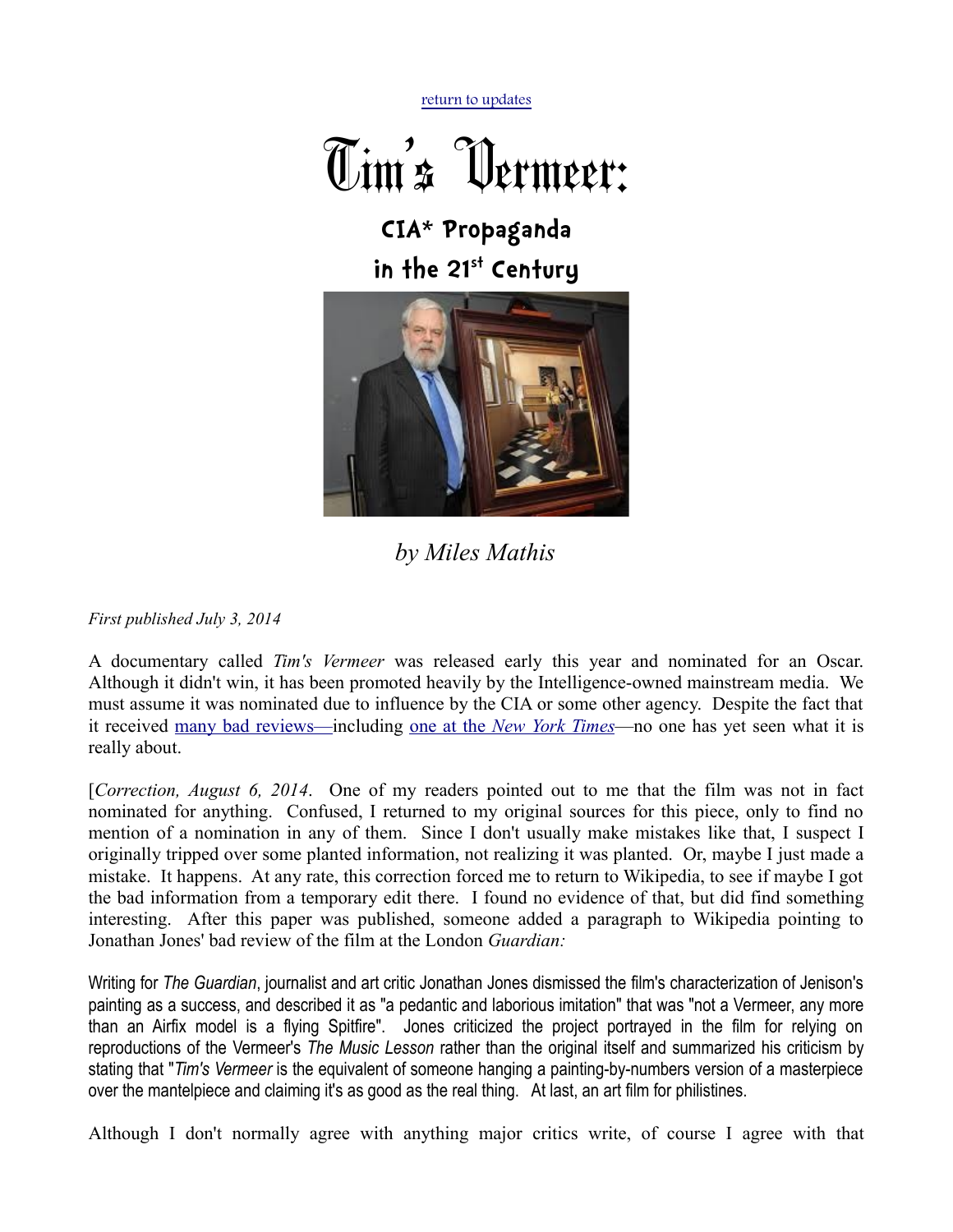wholeheartedly. Unfortunately, that addition to Wikipedia lasted about a day before it was undone by the Wiki police, who claimed Jones' opinion "was excessively long and negative which isn't consistent with the majority opinion." Allowed to stay in the Wiki article was the 89% favorable rating at Rotten Tomatoes based on 107 reviews, and the 76 rating at Metacritic, based on 32 reviews. But the Wiki police don't tell us how many of those 107 and 76 reviews were written from Langley.]

It is the people involved you should study first, before you ever watch the film. Tim is Tim Jenison, a computer gaming guy with loads of money and all the depth of formica. The magicians Penn and Teller narrate and produce, and the film also includes appearances from David Hockney and Philip Steadman. These latter two guys came up with the pathetic theory that propels this transparent piece of propaganda. Or, Hockney proposed it years ago and Steadman was later hired as support. Together, they know as much about art as Paris Hilton and Justin Bieber.

In short, the theory is that all the Old Master artists cheated, using some form of lenses, prephotography, or other crutches. This makes Hockney, Jenison, and all the other Modern faux-artists feel better since it seems to them to bring the famous guys like Vermeer, Van Eyck, and Ingres down to their level.

Of course Intelligence has manufactured both sides of this made-up pseudo-theory, as usual, expressly to divert anyone who wanders into the discussion. As I have shown [in previous papers,](http://mileswmathis.com/hock2.html) several academics—including David Stork, a professor of computer science at Stanford—have been hired to provide the controlled opposition, compiling thousands of pages of arcane evidence *against* the theory. This evidence is so extensive, convoluted, and confusing it only acts to extend the manufactured "debate," making it look scientific. Unfortunately for all those involved, the theory can be disproved with two quick observations. One, even with all the modern photographic tricks, including using a projector and tracing straight from it, neither Hockney nor any of the other Moderns have managed to produce a single great realistic painting of their own. With the help of computers, they can sometimes produce *copies* of old master works that look like de-souled CGI knock-offs, but they haven't been able to compose anything of their own. If you study Hockney's 2001 book *Secret Knowledge*—where he publishes his own attempts at realism—you will find he never even gets in the ballpark. Using the tricks of the Old Masters doesn't make him as good as them, or even 90% as good. Cheating with all his might, he strains to hit 5%.

Second, I have challenged these people to work side-by-side with me, filming themselves drawing and painting with all their lenses and projectors and calipers while I draw freehand, but they haven't been up to it. All they have to do is watch someone with real talent draw (doesn't have to be me), and they will know how it is done, but that never occurs to any of these phonies. Or, it may occur to them, but it isn't part of the current psy-op.

Yes, this movie is part of a long-running psy-op. At the time of my last paper on this subject (2009), I didn't know that, but I have since dug further down the rabbit hole and have more to report. As I have shown in even [more recent papers,](http://mileswmathis.com/papa.pdf) the CIA outed themselves as controllers of Modern art since about 1945, admitting they have been heavily involved in the promotion of Modernism and anti-promotion of Classicism since that time. Mainstream articles in major newspapers have blown the whistle on the CIA, as you can see by [going here.](http://www.independent.co.uk/news/world/modern-art-was-cia-weapon-1578808.html) They have tried to spin this control as something to do with the Cold War, but I have shown they were controlling the markets way before 1945, which means the control had nothing to do with the Cold War. Intelligence promoted Modernism and anti-promoted Classicism or Realism at least back to 1910 because Modernism was far easier to control, inflate, fake, and launder. Although art by the old definition would always assert its independence, Modernism was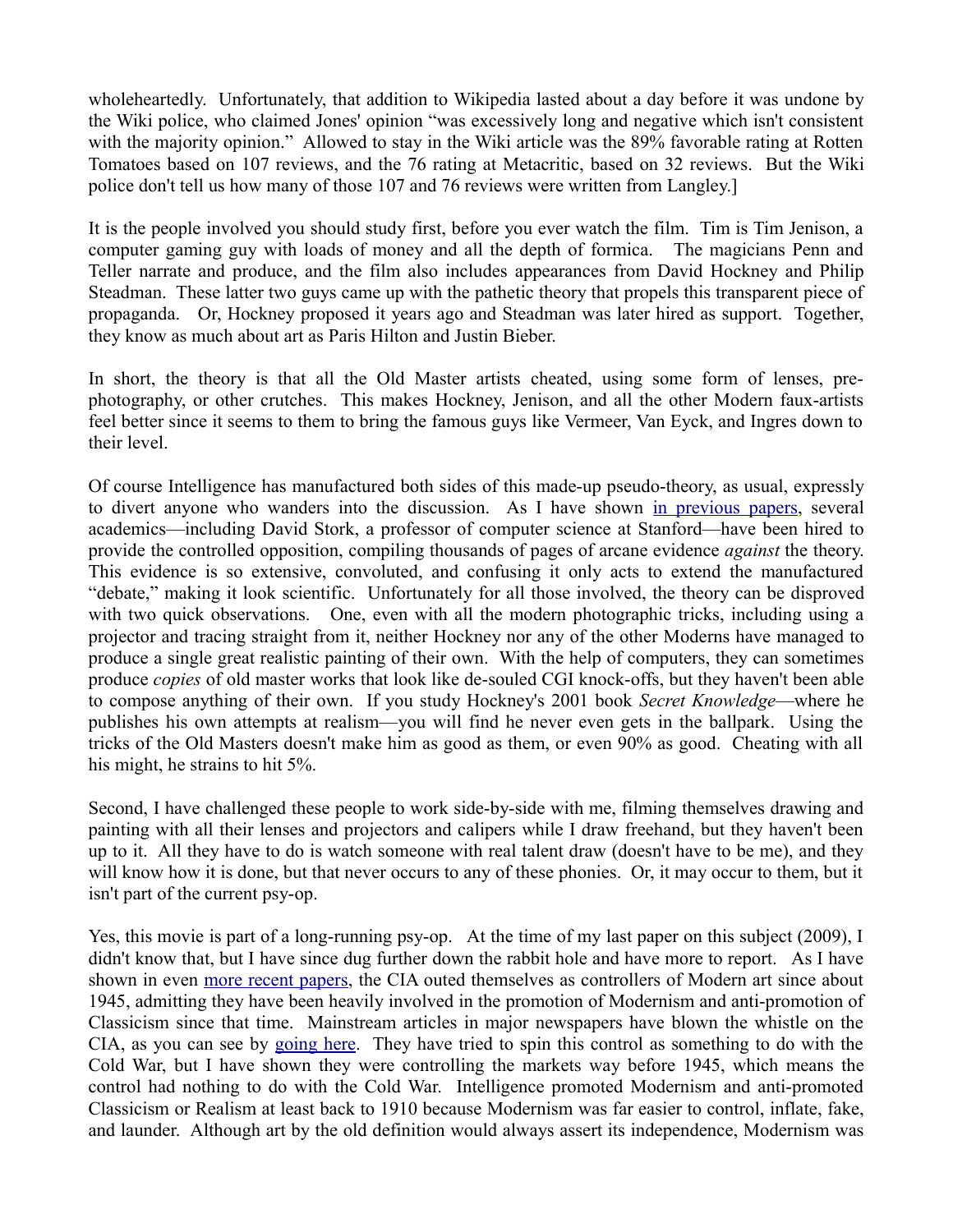tailor-made for top-down control. Modernism was almost indistinguishable from propaganda from the start, so the Intelligence agencies and the rich people they worked for had very little to do to make it their own.

To comprehend my line of argument, you have to have read my previous papers of the last nine months, or at least the mainstream sources I link to. If you don't realize that US and British Intelligence have *admitted* they have done these things, my argument will look like wild opinion, or unsubstantiated conspiracy theory. But it is neither. Documents have been declassified, books have been written, and the mainstream has been forced to admit these things have indeed happened. There is no possibility of denying the facts; the only question is what you wish to make of them. Top CIA agents like Tom Braden have admitted in mainstream publications like *The Saturday Evening Post* that the most famous artists have been underwritten by Intelligence, including Jackson Pollock, Mark Rothko, and all the other big names. They have also underwritten all the top art critics and the top art journals, as well as the top poetry and literary journals. Much of this information can be confirmed at cia.gov, and the window for denial was closed decades ago.

What does this have to do with Vermeer or the film *Tim's Vermeer*? Everything. Anyone with a jot of residual sense can see this film is just a continuation of the old game. The CIA always claims their games are over and that they have gone straight, but no one over the age of five believes it. The stench arising from *Tim's Vermeer* is precisely the same stench that arose from the [American Committee for](http://en.wikipedia.org/wiki/American_Committee_for_Cultural_Freedom) [Cultural Freedom](http://en.wikipedia.org/wiki/American_Committee_for_Cultural_Freedom) [ACCF] 60 years ago. The ACCF is now known to have been a front organization for the CIA, promoting Modernism at the behest of the Rockefellers and other rich families. It was run out of the Museum of Modern Art. It is said to have closed up shop after being outed in the late 1960's, but it is clear it simply changed names and went further underground. We know that control of art didn't end at that time, since mainstream art has continued to deconstruct and implode in the same prescribed ways. Therefore, all one has to do is look for new programs that look like the old programs. The newer embedded agents are no longer hiding behind anti-Communism (usually), but otherwise the tune is the same. They are promoting Modernism and Modernists while demoting Classicism, Realism, or quality by any other name. Since that is exactly what this film *Tim's Vermeer* is doing, our first assumption should be it is a newer incarnation of the old program.

Why would they wish to promote Modernism and slander Classicism? Simple: They are either Modernists themselves (like Hockney), or they are invested in Modernism, or they are working for billionaire families that are invested in Modernism. The last thing they wish to see is any real revival or renaissance in any of the arts, since that would jeopardize their hegemony. As it is, they own and control all the arts. The last thing they want is for the public to become interested in art again, or for real artists to regain any control of the field.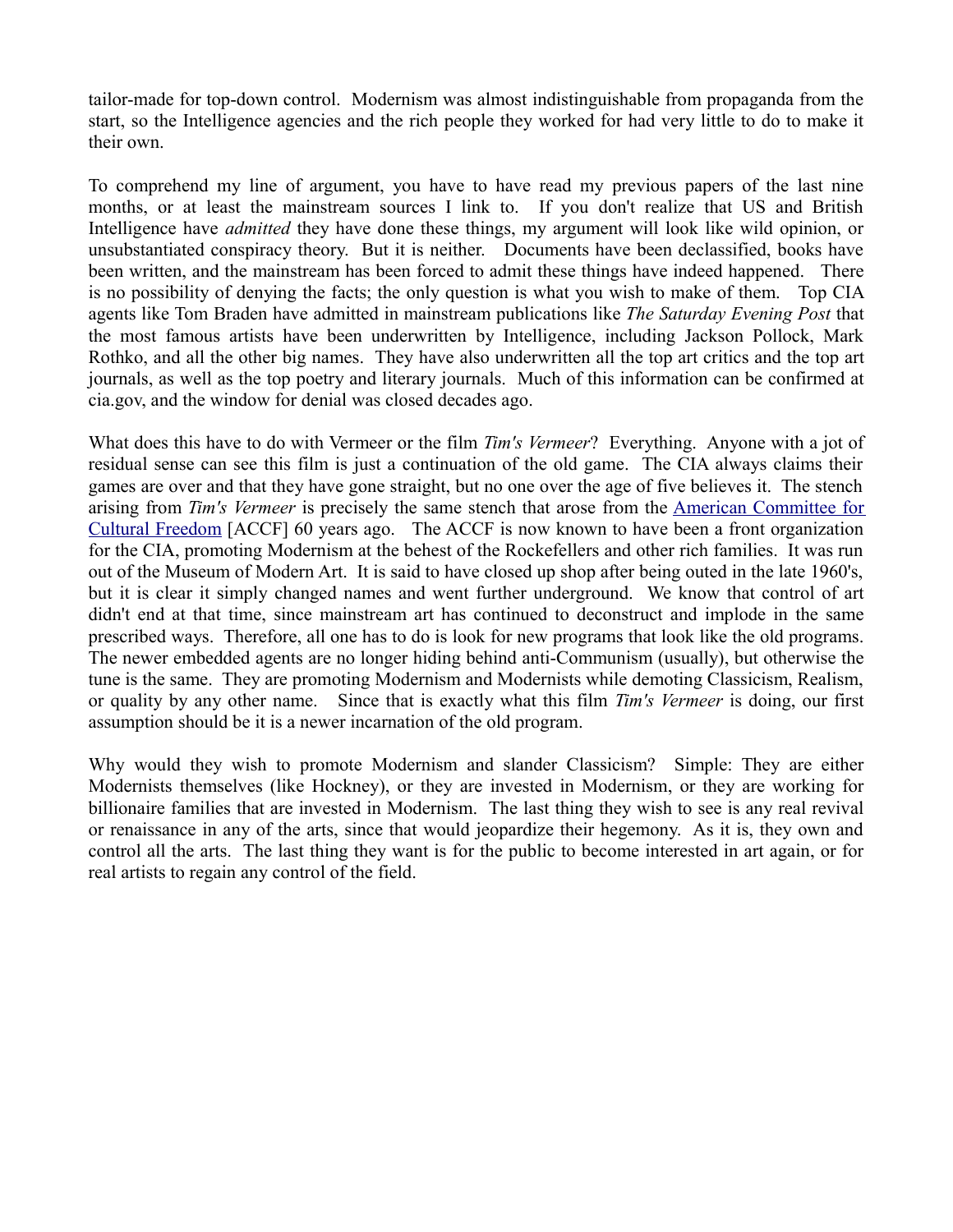

CIA markers are all over everyone involved in this film, but we will concentrate on Penn Jillette—since he is the most transparent. Jillette, along with his partner Teller, has long been involved in propaganda. It is hard to say when or where they were recruited, but it first became obvious (to me) with their show *Bullshit*, which aired on the CIA's own movie channel, *Showtime,* from 2003. The segment on 911 was especially telling, since in it Jillette claimed to debunk the idea that the US Government was involved. Although Jillette was able to work the slur "bullshit" into the show many times, he was not able to work any evidence or argument into it, and it was clear to anyone awake that he was being paid to blow smoke. I encourage you to dig it out of [the archives](http://www.youtube.com/watch?v=DLtQCaprm0w) and watch it, since with hindsight it is as transparent as thinnest glass. Since then he has run interference for many other government programs (Kennedy assassination, mobile phones, anti-environmentalism, and so on), debunking the truth and spreading disinformation.

For more indication of that, we see that when *Bullshit* was canceled at *Showtime*, Penn and Teller moved immediately to the Discovery Channel, another CIA front. The name of their new show? *Penn and Teller Tell a Lie.* No, really.

Jillette was also involved with the film *Michael Moore Hates America*, which anyone can see is government propaganda. I am not a big fan of Michael Moore, but the title alone here is enough to tell you what this is about. It isn't about Michael Moore or any specific topic, it is about making you feel anti-American if you question anything the government is trying to sell you. It is a psy-op, and I don't like to be psy-opped by either side. You probably don't, either. No matter how you feel about Michael Moore, you would probably like to be able to look closely at any topic without being shouted down by loudmouths on one side or another yelling "Bullshit" or calling you unpatriotic.

According to his Wikipedia page, Jillette is a Fellow at the Cato Institute, which is as big a red flag as you could hoist. The Cato Institute was founded by Charles Koch, Murray Rothbard, and Ed Crane: all claim to be libertarians but are really blue fascists. Their job from day one was to hijack the libertarian movement from the direction of the Democratic National Party and corrupt and confound it into oblivion. They care nothing about liberty and everything about agitprop. The foundation was originally called the Koch Foundation, but they had to change the name to Cato in order to divert attention away from the unpopular founder. Although Jillette and other fake libertarians claim to be progressive in various ways, when it comes down to it they are anti-progressive. As one example, we find that Koch industries is against regulation of financial derivatives. They try to sell this as part of their support of the "free market." Talk about bullshit. Unregulated derivatives were at the heart of the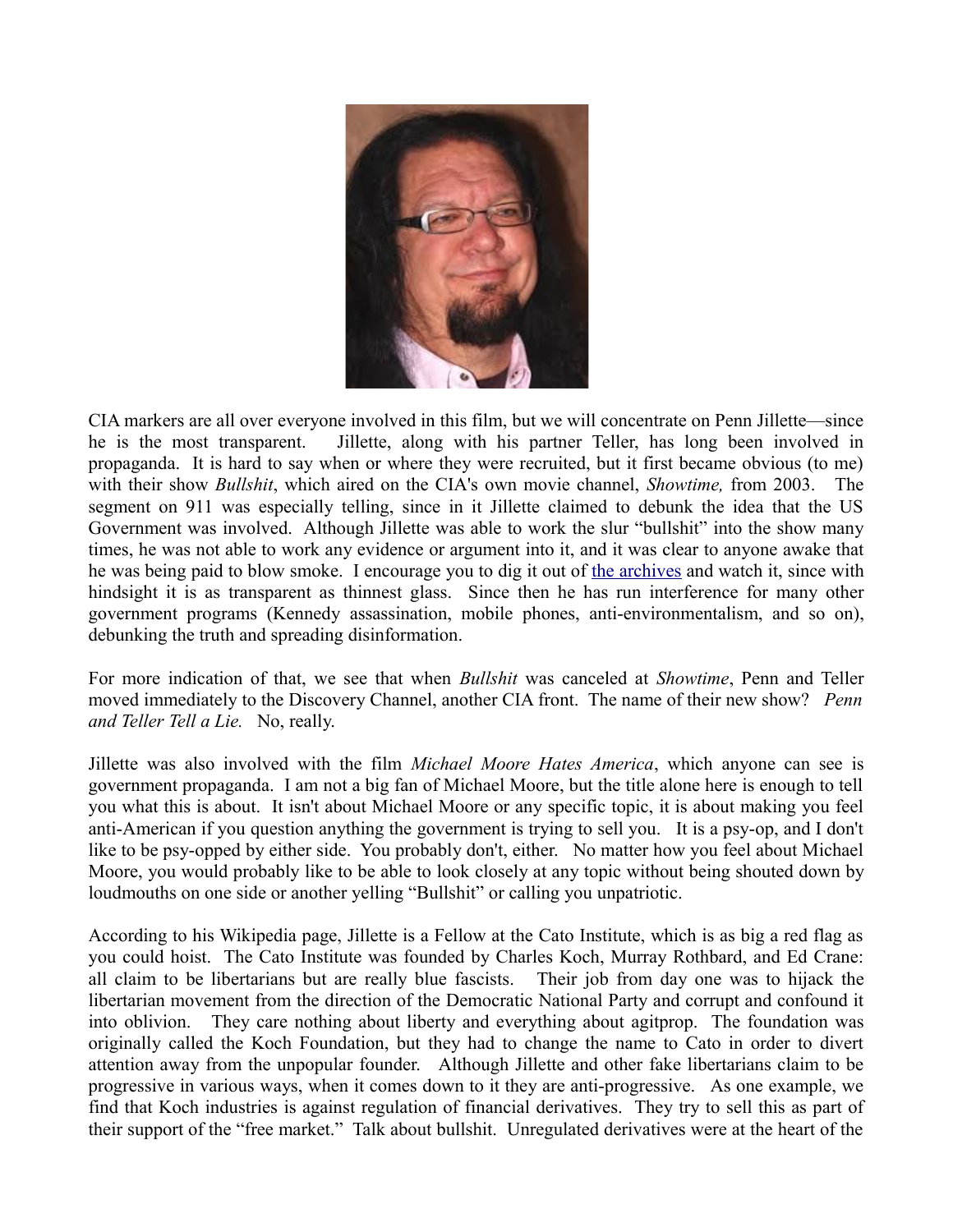recent financial meltdown—even Alan Greenspan admits that—and that meltdown shifted billions to the billionaires and away from the poor and middle class, via various forms of theft, graft, and manipulation. When they say "free market," they mean a market free of laws against theft.

As another example, Koch is against automobile fuel standards, since that would cut into his profits as a billionaire oilman. His lobbying is one of the primary reasons the US has the worst fuel efficiency standards in the civilized world.

For a fuller list of the crimes of Koch Industries, you can watch the documentary [Koch Brothers](http://www.bravenewfilms.org/koch2014) [Exposed.](http://www.bravenewfilms.org/koch2014)

You will say, "What does that have to do with Penn Jillette?" It has everything to do with Jillette, since Jillette is a Fellow at the Cato Institute, and the Cato Institute is just a front for Koch Industries. This is who Jillette runs with and probably works for. Real independent thinkers aren't this closely linked to mega-billionaires, you know. If you don't see red flags (or see red) whenever these billionaires pop up, you really aren't paying attention. You need to lower your daily dosage of fluoride and aspartame. The more you know, the more all these media and performance people like Jillette look like pawns of industry. Although the CIA hasn't yet declassified the contracts of the past twenty years, all the evidence points to a continuation and expansion of the gambits they have previously admitted. That is to say, the CIA—working for the billionaires—is continuing its control of artists, performers, writers, critics, debunkers, editors, poets, actors, producers, directors, and so on, and it is controlling them in the old ways and for the old reasons. Those reasons are many, but they included and still include promotion of Modernism and suppression of Classicism. This film *Tim's Vermeer* is nothing more and nothing less than the latest production of the ACCF, 60 years on.

The film can also be read as a continuation of [Operation Chaos.](http://en.wikipedia.org/wiki/Operation_CHAOS) Jillette's entire career has been a sort of purposeful confusion, a spreading of chaos, what with his everchanging and contradictory theories and opinions, his claim to be a truth crusader while naming his shows things like *Penn and Teller Tell a Lie*, his stance as an intellectual while having a degree from Clown College (not making that up), his position as both magician and anti-magician. Whenever your mind needs to be stirred, you will find Penn Jillette riding in to do the deed. His persona alone does the deed, since he is sold to the world as charming (why else would he be hired to appear everywhere) while having an anti-charm it would be hard to surpass.



Anyone who sees him anywhere must think subconsciously "*Why* am I looking at this guy? Do other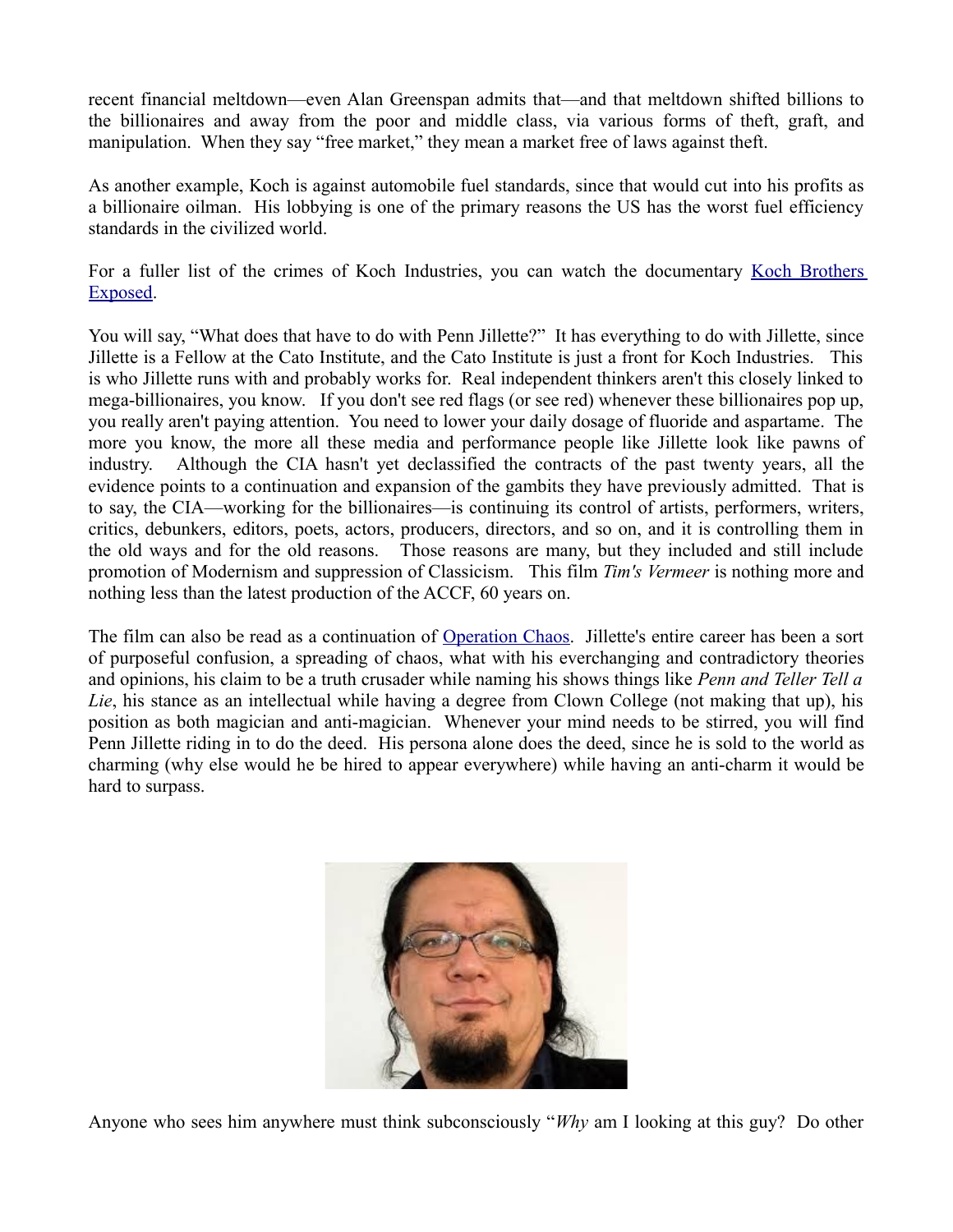people find him intriguing for some reason? Has his opinion been shown to be worthy for some reason I don't know about?" Those initial questions create enough chaos on their own that it almost doesn't matter what Jillette says or doesn't say. His every appearance in the media is by itself an unsolvable mystery, and that alone is enough to turn most people's minds to mush.

This is why Penn Jillette is involved in *Tim's Vermeer*, you see. Jillette's act has always been about demystifying the magic. Jillette's hero is the Amazing Randi, and it should be no surprise to you that Randi also worked with the Intelligence agencies, debunking things the government wished to remain hidden. In one of [my recent papers](http://milesmathis.com/poll2.pdf) on my science site, we saw Randi debunking polywater. And like Jillette on 911, Randi was debunking something that was *true*. This is what the new debunkers do. They work for the government debunking the truth. Randi helped to move the public's attention away from polywater, and he did this because the government wished to classify its existence.

Just as Randi debunked the truth of polywater and Jillette debunked the truth of 911, Jillette and Tim Jenison and the rest are being paid by someone to debunk the Old Masters. They are trying to puncture the mystery. If they can show you that the Old Masters used tricks—tricks that anyone can master with a few tools—the old paintings in the museums no longer seem so elevated. And the artists who created them no longer seem so elevated. "Those old guys weren't more talented than you or me, they just knew how to use a lens." Not only does that make you feel better about your little old self, it protects the Modern Art investments of the billionaires. Modern Art isn't about talent anymore, you know, so they don't want you believing in talent. If you start believing art is about talent again, or about beauty or elevation or subtlety or achievement, instead of about politics, vulgarity, and raw promotion, they are cooked. If the public wakes up and shakes off the brainwashing, they are finished. If the public climbs from the vat of cytoplasmic fluid and pulls the wires from chest and neck, it may remember that the old art really *was* created by talented artists: artists so talented they make the current batch of pretenders look like something scurrying under the kitchen sink. Even worse, they might remember that such talented artists may still exist, and in fact *do* still exist. They will then ask where these artists are, and why we don't hear anything about them. They may ask why these artists aren't in the museums, magazines, newspapers and books, instead of the scurrying ones.

Some people have awoken, and they *have* asked just that question. Problem is, they ask *me* the question. For instance, they email me and ask why [my Triptych](http://mileswmathis.com/triptych1.html) isn't in a museum instead of the Modern scurrying stuff. Why are they asking me? Do I own the museums? Do I make these decisions? My answer is that we both know why, but talking back and forth won't change anything. The only thing that will change anything is if a large number of people go to the museums and galleries and ask *them* why. Even better is if a large number of people go to the galleries and museums and *demand* they start showing real art again. You don't have to go to New York or DC to make that demand. Go to your local museum. Tell them you pay taxes to keep them open and you are tired of having nothing to look at except the scurrying stuff. Demand they show some real art or close and quit taxing you. If thousands of people began showing up at museums and city councils making this demand, things would change. But I can't do it myself. I can exhort you. I can push you. But I cannot speak for you. I cannot build museums or move city councils by myself. No lawsuit of mine will get anywhere, since it is too easy to dismiss me as an economic casualty. Only a class-action lawsuit by real art-lovers could hope to make any progress. Are there any left, or is it all empty talk now by paid agents? Every high-profile art-lover I have met or heard of has turned out to be an agent. Does a world outside of Intelligence still exist, or is reality now just a construct beamed from Langley?